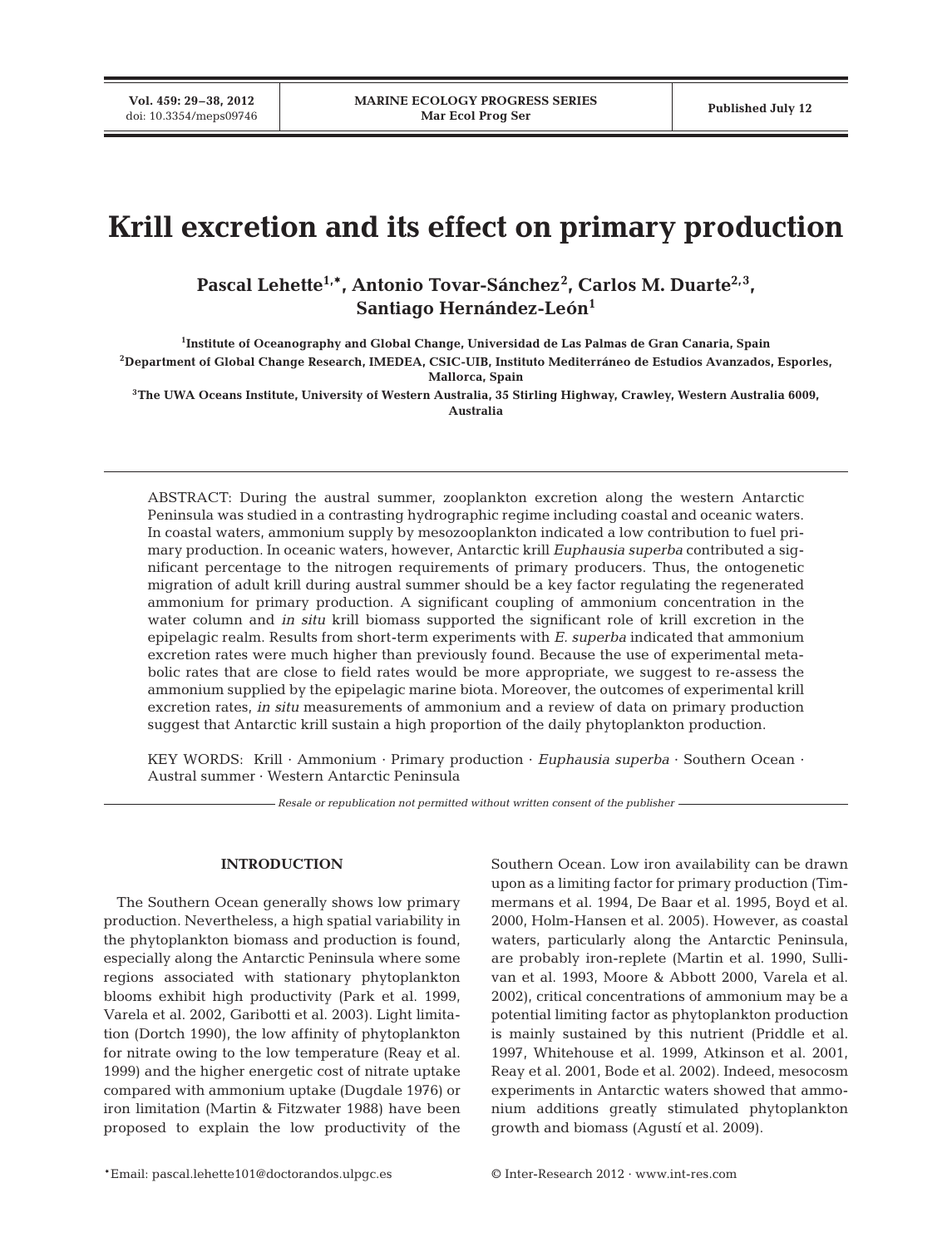Nitrate and ammonium are important for primary production but ammonium can be a preferred source of nitrogen (Dugdale & Goering 1967, McCarthy et al. 1977). Bacterial recycling and zooplankton excretion are critical sources of ammonium for phytoplankton growth. While nitrate commonly dominates nitrogen concentrations in Antarctic waters (Priddle et al. 1997, Bode et al. 2002), ammonium excreted by zooplankton is thought to be important for primary production (Priddle et al. 1997, Alcaraz et al. 1998, Hernández-León et al. 2008), and in fact, at least 50 to 93% of the nitrogen is assimilated as ammonium in continental shelf waters (Koike et al. 1986).

Ammonium is the principal form of dissolved nitrogen excreted by planktonic crustaceans (Båmstedt 1985, Miller & Glibert 1998, Conover & Gustavson 1999). Therefore, zooplankton should control primary production through both grazing and excretion. Swarms of Antarctic krill *Euphausia superba* represent important sources of ammonium (Atkinson & Whitehouse 2000) since large nitrogen concentrations were found within the aggregation (Johnson et al. 1984, as cited in Priddle et al. 1997). Swarm-forming krill should cause a temporary depletion of both copepods and phytoplankton through grazing and predation but at the same time should induce optimal phytoplankton bloom-forming conditions through the release of ammonium (Tovar-Sánchez et al. 2007). Resolving krill excretion rates is, therefore, critical to estimate the contribution of ammonium to the nitrogen demand for Antarctic phytoplankton growth. Here, we try to quantify the contribution of krill ammonium excretion in the different hydrographical zones of the western Antarctic Peninsula in order to assess the role of krill in ammonium regeneration in these waters.

#### **MATERIALS AND METHODS**

#### **Sampling and data processing**

A survey along the western Antarctic Peninsula (WAP) region was conducted during the ICEPOS 2005 cruise (January to February) on board RV 'Hespérides'. Three regions with distinct hydrographic regimes were sampled along the WAP: Bellinghausen Sea (Stns Be2, Be3, Be4, Be5), Bransfield Strait (Br12, Br14, Br18) and the Antarctic Sound (As11), see (Fig. 1). Sampling was conducted during daytime for all stations (Table 1). Zooplankton was collected with a BIONESS net (Sameoto et al. 1980) equipped with 6 nets of 200 µm mesh size, and the

samples were used for biomass estimation. Oblique hauls started at 400 m depth, or within 50 m from the bottom for shallower stations, to the surface (10 m depth). The water volume filtered by the nets was determined with a calibrated flowmeter (General Oceanics) and varied between 601 and 1524 m−3.

Zooplankton was preserved in buffered 4% formaldehyde solution just after collection, size-fractionated, counted by using a standard digital camera with a charge-coupled device (CCD) sensor (see Lehette & Hernández-León 2009 for details) and sorted into 5 taxonomic categories. Adopted resolutions (14.7 µm pixel size for copepods and larval krill, and 33.3 µm pixel size for salps and small and large euphausiids) were suitable for morphometric measurements and for semiautomated plankton recognition and classification. Image processing and machine-learning methods followed those described by Grosjean et al. (2004).

#### **Ammonium experiments**

Ammonium experiments were conducted on fresh specimens of Antarctic krill captured in oblique hauls with an Isaac-Kidd mid-water trawl (IKMT) net equipped with a mesh size of 1 cm. The net was towed from 100 m depth to the surface at a speed of 2 to 3 knots during the night. All individuals captured



Fig. 1. Stations along the western Antarctic Peninsula which were sampled during the ICEPOS 2005 cruise. Depth contours:  $\text{solid} = 500 \text{ m}$ , dashed = 1000 m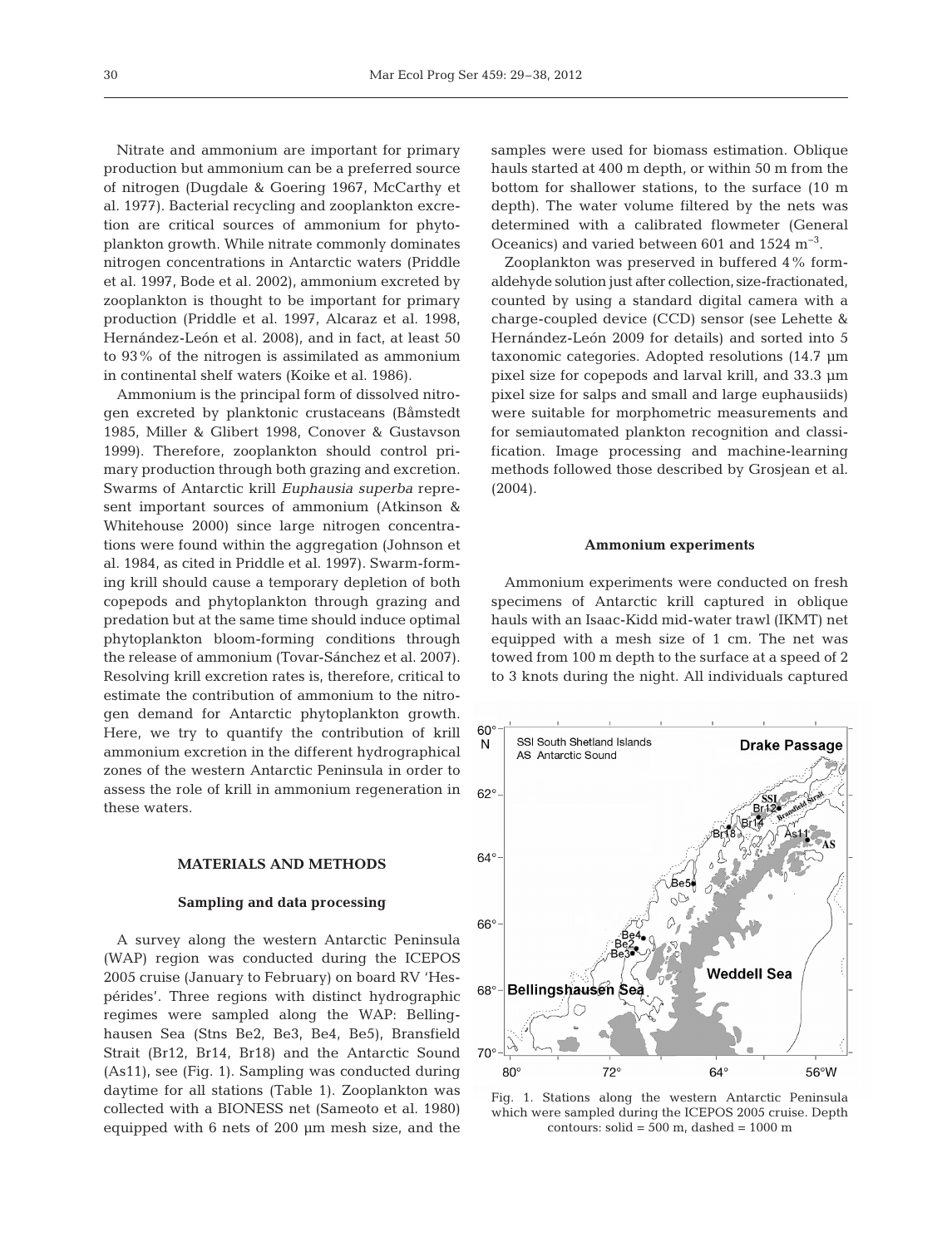| Station         | Sampling date<br>(dd/mm/yy) | Local time<br>$(GMT - 3 h)$ | Latitude<br>(S)    | Longitude<br>(W)   | <b>Bottom</b><br>depth(m) | Category |
|-----------------|-----------------------------|-----------------------------|--------------------|--------------------|---------------------------|----------|
| Be <sub>2</sub> | 03/02/2005                  | 14:41 h                     | $66^{\circ}34.14$  | $69^{\circ}59.27$  | 436                       | Midshelf |
| Be3             | 04/02/2005                  | 14:48h                      | 66°37.28           | $70^{\circ}09.31$  | 464                       | Midshelf |
| Be4             | 05/02/2005                  | 14:22 h                     | $66^{\circ} 10.65$ | $69^{\circ}$ 17.64 | 340                       | Midshelf |
| Be5             | 06/02/2005                  | 13:06 h                     | $64^{\circ}45.39$  | $65^{\circ}42.27$  | 387                       | Midshelf |
| As11            | 11/02/2005                  | 18:17 h                     | 63° 23.73          | $56^{\circ}44.33$  | 289                       | Coastal  |
| Br12            | 12/02/2005                  | 15:38 h                     | $62^{\circ}24.87$  | $58^{\circ}48.56$  | 1222                      | Coastal  |
| Br14            | 14/02/2005                  | 12:47h                      | $62^{\circ}44.35$  | $60^{\circ}32.27$  | 298                       | Coastal  |
| Br18            | 22/02/2005                  | 16:23 h                     | $63^{\circ}00.73$  | $62^{\circ}55.91$  | 629                       | Coastal  |

Table 1. BIONESS sampling dates, local time, geographic position, depth and category along the Antarctic Peninsula during austral summer 2005. See Fig. 1 for location of stations

were immediately transferred into on-deck aquaria with constantly renewed surface seawater. All the experiments were derived from the 'water-bottle' method (Omori & Ikeda 1984) by using 1 or 2 individuals per flask.

Two series of experiments were carried out in filtered seawater and designed to have a significant response between the control and the experiment. For each experiment, 3 controls were done with 1 or 2 individuals per flask depending on the incubation time, i.e. 2 specimens per flask for the short incubations and 1 for the longer ones. The first series of experiments was carried out with surface seawater pumped through acid-cleaned Teflon tubing coupled to C-flex tubing (for the Cole-Parmer peristaltic pump head), filtered through an acid-cleaned polypropylene cartridge filter (0.22 µm, Calyx, Micron Separations ) and collected in 2 l low density polyethylene (LDPE) bottles for experiments. Experimental and control bottles were incubated in the dark in an incubation chamber set at surface water ambient temperature  $(\pm 1^{\circ}C)$ . In a class-100 high efficiency particulate air (HEPA) hood, water samples from the experimental bottles were collected at 2 h intervals, from 1 h up to 11 h from the onset of each experiment. At the end of the experiments, specimens were dried to constant weight in a drying oven set at 60°C and weighed to the nearest mg.

The second series was performed in filtered seawater using GF/F filters (Whatman) in 2 l bell-jar incubation bottles held in a thermostatic bath at  $1 \pm 0.1$ °C in dim light for 1 to 7 d. At the end of the incubation, excretion rates were calculated from differences in ammonium concentration between the control and experimental bottles. The health condition of all individuals was checked at the end of the experiment and krill individuals were then image-processed for dry weight (DW) determination (Lehette & Her nández-León 2009).

# **Determination of ammonium by fluorometry**

Ammonium determination based on the reaction with orthophtaldialdehyde (OPA) and sulphite followed the procedure and recommendations described by Kerouel & Aminot (1997). Incubations of 50 min were made in PVC flasks in a thermostatic bath fixed at  $37 \pm 0.1$ °C. The solution was then exposed to an excitation wavelength of 365 nm, which produced a fluorescent isoindole fluorophore detected at a specific wavelength of 425 nm by the spectrofluorometer (Shimadzu RF-5301 PC). After calibration, final concentration is calculated from the difference between the sample and the blank readings (milli-Q water). This automated analysis method is easy to use and highly acurate  $( $0.5$  nanomolar) for$ ammonium determination of discrete marine samples (Kerouel & Aminot 1997).

## **RESULTS**

Zooplankton biomass showed sharp differences in its vertical distribution between the different regions of the WAP (Fig. 2). In the Bellingshausen Sea, the high zooplankton biomass was mainly related to large specimens of krill in the surface layer (Fig. 2A). Salps were abundant in the Bransfield Strait (Fig. 2B) with a biomass peak in the 70 to 100 m depth layer. In the Antarctic Sound (Fig. 2C), copepods and larval krill dominated the upper 100 m depth layer.

A coupling between the overall biomass of zooplankton in the water column and the *in situ* ammonium concentration was observed  $(r^2 = 0.72,$  Fig. 3A) with a slightly better coefficient of determination for the relationship of ammonium concentration to krill biomass ( $r^2 = 0.78$ , Fig. 3B).

As expected, the compilation of our experimental krill ammonium excretion rates with the results of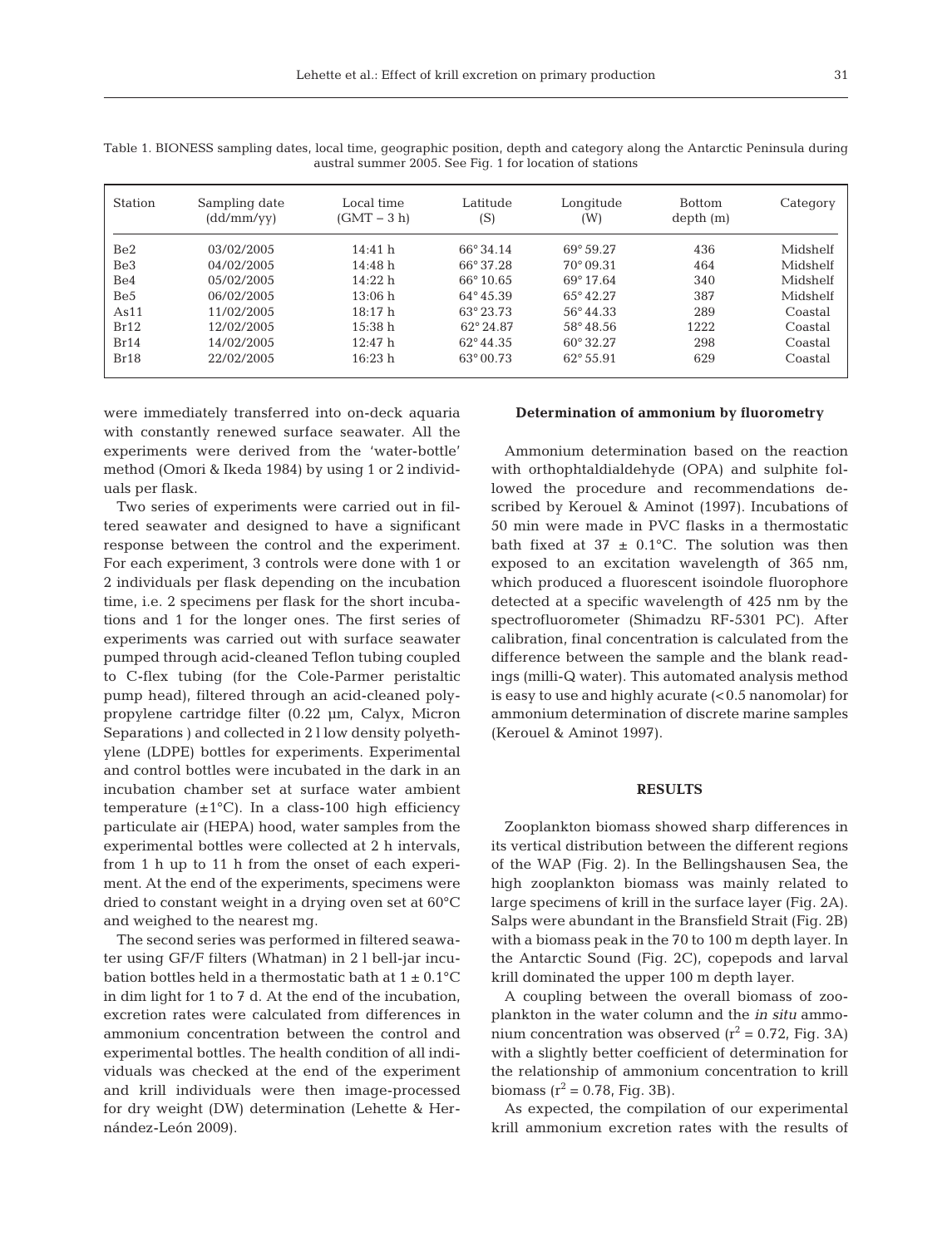

Fig. 2. Vertical distribution of the 5 dominant groups of zooplankton in terms of biomass (mg DW m<sup>-2</sup>) in the (A) Bellingshausen Sea, (B) Bransfield Strait and (C) Antarctic Sound. DW = dry weight

Huntley & Nordhausen (1995) and those of Atkinson & Whitehouse (2000) indicated a decreasing krill excretion rate with the length of incubation (Fig. 4). Maximum rates (30.0 ± 6.3 nmol NH<sub>4</sub><sup>+</sup> mg<sup>-1</sup> DW h<sup>-1</sup>, mean  $\pm$  SD) were measured during the first hour of incubation and were ~12-fold higher than standard rates measured after 24 h (2.45 ± 1.1 nmol  $\mathrm{NH}_4^+ \mathrm{\,mg^{-1}}$ DW h−1). The relationship between incubation time (h) and excretion rates was given by the expression:

NH<sub>4</sub> excretion (nmol NH<sub>4</sub><sup>+</sup> mg<sup>-1</sup> h<sup>-1</sup>) = 17.04h<sup>-0.49</sup>,  

$$
r^2 = 0.76
$$

Combining the biomass of the main zooplankton groups with the excretion rates for each sampling



Fig. 3. Relationship between ammonium concentrations (mmol m<sup>-3</sup>) and (A) total zooplankton biomass (mg DW m<sup>-3</sup>)  $(r^2 = 0.72, n = 24)$  and (B) krill biomass (mg DW m<sup>-3</sup>) (r<sup>2</sup> = 0.78, n = 24). Values from field measurements are plotted on a log−log scale. DW = dry weight



Fig. 4. *Euphausia superba*. Experimental krill ammonium excretion rates including data of Atkinson & Whitehouse (2000) and Huntley & Nordhausen (1995). Data are plotted on a log−log scale. The relationship between excretion rates and time of incubation  $(r^2 = 0.76 \text{ n} = 117)$  is given by the equation: nmol  $NH_4^+$  mg<sup>-1</sup> h<sup>-1</sup> = 17.042h<sup>-0.4906</sup>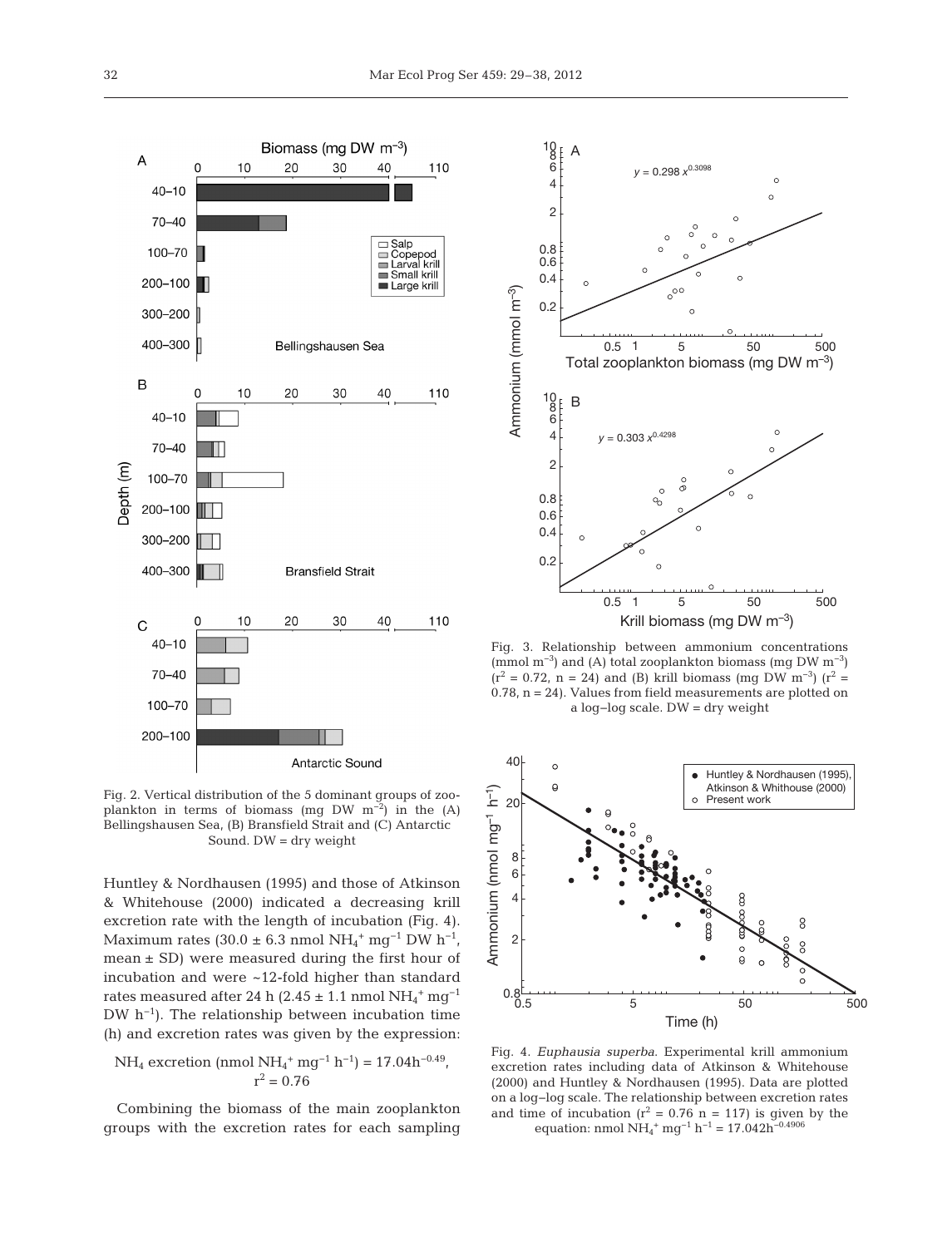



Fig. 5. (A) Total zooplanktonic biomass (g DW m<sup>−2</sup>) in the upper 100 m layer. Total ammonia excretion rates ( $\mu$ mol m<sup>-2</sup> h<sup>-1</sup>) by zooplankton in the upper 100 m layer (B) determined from literature data and (C) using experimental rates by small and large krill and data from literature for other taxa (salps and copepods). Note the difference in the excretion rates for Bellingshausen sector. For details on stations see Table 1. DW = dry weight

station (Fig. 5A) (Table 2) indicated that the Bellingshausen stations exhibited rather low ammonium production rates (Fig. 5B). In contrast, salps in the Bransfield Strait provided high ammonium excretion rates in the top 100 m depth layer. Applying the experimental excretion rates of krill during the first hour of incubation (17.04 nmol  $NH_4^+$  mg<sup>-1</sup> DW h<sup>-1</sup>), krill in the Bellingshausen Sea (Sites Be2, Be4 and Be5, see Fig. 1) exhibited much higher ammonia excretion rates than those in the other locations sampled (Fig. 5C).

# **DISCUSSION**

Krill excretion rates measured shortly after capture were relatively high compared with published excretion rates (Hirche 1983, Huntley & Nordhausen 1995, Hernández-León et al. 1999, Atkinson & Whitehouse 2000). In the absence of food, *Euphausia superba* has proven its resilience to starvation for >200 d (Ikeda & Dixon 1984) by not only adopting strategies of moulting, cannibalism and shrinking in size (Ikeda & Mitchell 1982), but also by reducing its excretion rates to extremely low levels (Hirche 1983, George & Fields 1984, Atkinson & Whitehouse 2000). The metabolism of freshly caught krill may be 2 to 4 times higher than that of starved and inactive animals (Chekunova & Rynkova 1974, Sameoto 1976, Ikeda & Dixon 1984). As the effect of starvation during incubations is rather fast (Le Borgne 1979, Head et al. 1988, Lehette & Hernández-León 2010), experiments performed for long periods (>6 h) underestimate metabolic activity (Head et al. 1988), which accounts for the low excretion rates previously observed when long incubation times were used. The exponential decline in excretion rates with incubation time is clearly observed in our experiment (see Fig. 4) and is consistent with that reported in the literature (see Atkinson & Whitehouse 2001, Tovar-Sanchez et al. 2007, Lehette & Hernández-León 2010). Lehette & Hernández-León (2010) observed a factorial scope (ratio between active metabolism and standard metabolism) of 11 for subtropical copepods, which is similar to the short-term excretion rates of ~12 in krill obtained after capture and observed in the present work. Short-term incubation periods yielding higher metabolic rates are appropriate given the continuous feeding habit of krill and would be most suitable to represent *in situ* metabolic rates of zooplankton (Satomi & Pomeroy 1965, Webb & Johannes 1967, Biggs 1977, Le Borgne 1979, Omori & Ikeda 1984, Båmstedt 1985). However, high metabolic rates in experiments without acclimation periods could be due to an effect of stress after capture. In that regard, Ikeda & Skjoldal (1980) found that this decline in metabolic rates is due to the effect of food shortage during incubation rather than to the effect of stress after capture. Thus, immediate measurement after the catch is thought to be a more realistic approach to assess field rates (Ikeda et al. 2000), and should also minimize the environmental condition, nutritional status and starvation effect on metabolic rates. There fore, using this short-term assessment of excretion, rates were expected to be in the upper range of published krill excretion rates in the WAP region during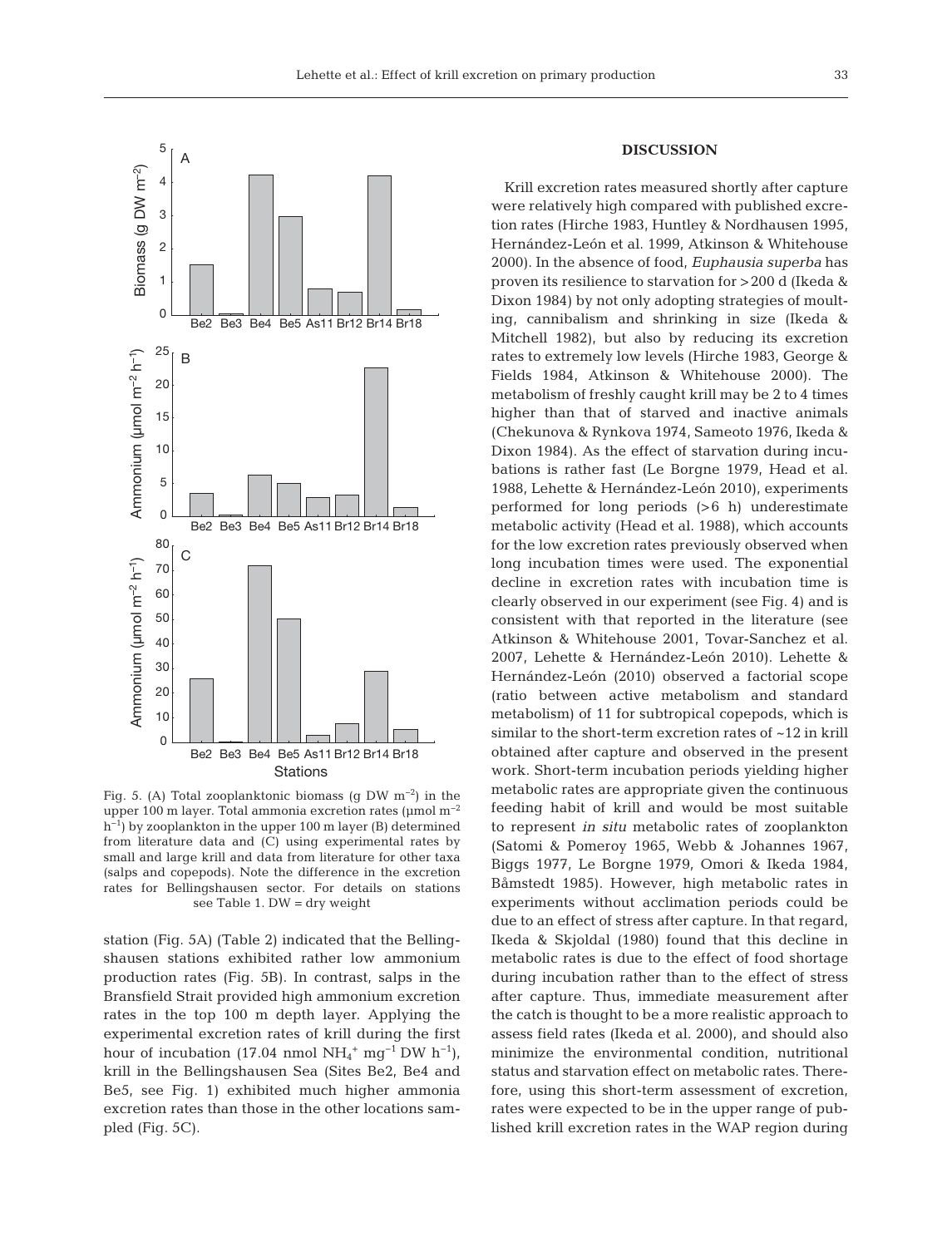| Group                                                                                                                                                                                                                                                                                                                                                                             | Dry weight range           | Excretion rates<br>(nmol $NH_4^+$ ind. <sup>-1</sup> h <sup>-1</sup> ) | Source                       |  |  |  |  |  |
|-----------------------------------------------------------------------------------------------------------------------------------------------------------------------------------------------------------------------------------------------------------------------------------------------------------------------------------------------------------------------------------|----------------------------|------------------------------------------------------------------------|------------------------------|--|--|--|--|--|
| Salps                                                                                                                                                                                                                                                                                                                                                                             | $10.6 - 14.4$ mg           | 59.78-80.23                                                            | Alcaraz et al. (1998)        |  |  |  |  |  |
| Copepods                                                                                                                                                                                                                                                                                                                                                                          | $1.9 - 138.1 \,\mu$ g      | $0.33 - 0.74$                                                          | Ikeda et al. $(2001)^a$      |  |  |  |  |  |
| Larval krill                                                                                                                                                                                                                                                                                                                                                                      | $233.3 - 544.6 \text{ µq}$ | $1.94 - 4.54$                                                          | Meyer et al. $(2002)^{b}$    |  |  |  |  |  |
| Small krill                                                                                                                                                                                                                                                                                                                                                                       | $3.6 - 27.9$ mg            | 11.65–59.85                                                            | Atkinson & Whitehouse (2000) |  |  |  |  |  |
| Large krill                                                                                                                                                                                                                                                                                                                                                                       | $104.7 - 186.3$ mg         | 172.16-272.83                                                          | Atkinson & Whitehouse (2000) |  |  |  |  |  |
| Small and large krill                                                                                                                                                                                                                                                                                                                                                             | $3.6 - 186.3$ mg           | 61.34-475.42                                                           | Present study <sup>c</sup>   |  |  |  |  |  |
| <sup>a</sup> Assuming equal proportions of the following copepod species: Calanus acutus, C. propinquus, Metridia gerlachei and<br>Rhincalanus gigas; <sup>b</sup> calculated using the average value of larval krill excretion rate; <sup>c</sup> determined using experimental close-<br>to-field excretion rates of about 17 nmol $NH_4^+$ mg <sup>-1</sup> DW h <sup>-1</sup> |                            |                                                                        |                              |  |  |  |  |  |

Table 2. Ammonia excretion rates of the dominant groups of zooplankton as compliled from the literature and experimental results of this study

winter (>15 nmol  $NH_4^+$  mg<sup>-1</sup>DW h<sup>-1</sup>; George & Fields 1984, Huntley & Nordhausen 1995). In this sense, metabolic rates by polar invertebrates in summer are supposed to reflect maximal annual metabolic rates (Clarke & Prothero-Thomas 1997).

The tight coupling between *in situ* ammonium measurements and krill biomass is consistent with our independent calculations pointing to a prevalence of krill contributions compared with those of other groups (Fig. 3B). For instance, Atkinson et al. (2001) suggested that copepods and krill excretion can supply up to 80% of the ammonium required for primary production and that this was related to the abundance of krill. Priddle et al. (1997) drew simi lar conclusions but also pointed out the importance of krill at low densities that could sustain elevated ammonium concentrations in near-surface waters. Recently, Whitehouse et al. (2011) also confirmed similar evidence of enhanced *in situ* ammonium concentration at higher krill densities. The uncertainties of their krill acoustic detection and their underestimation of excretion rates (Whitehouse et al. 2011) should explain the slight discrepancies with our data. Accurate estimates of zooplankton abundance and biomass still remain a challenge since a large variability occurs between net and acoustic methods or even within net sampling (Burd & Thomson 2012). Thus, optical devices could be integrated with net samplers to increase both accuracy and efficiency of plankton surveys (Broughton & Lough 2006).

The rather robust potential relationship between krill biomass and *in situ* ammonium concentration could confirm the importance of krill excretion at higher densities. Under conditions of high food availability, krill aggregation is expected to be higher (Daly & Macaulay 1991) and should directly affect local nutrient concentration in the surrounding waters. The importance of the swarming behaviour of Antarctic krill to fuel primary production should

also be considered. Indeed, Antarctic krill are generally found in aggregations at depth during daytime mostly to avoid predation (Ritz et al. 2003), dispersing in the upper layer to feed during the night period (Kalinowski 1978, Tomo 1983, as cited in Zhou & Dorland 2004). Nevertheless, this pattern may change owing to physical and biological constraints (Zhou & Huntley 1996, Zhou & Dorland 2004). It seems that krill living solitarily are likely to be stressed, and they will respond to neighbouring individuals by decreasing their metabolic rate and saving energy (Ritz 2000, Ritz et al. 2001). Aggregation behavior is believed to confer lower predation risk (O'Brien 1987, Ritz 2000), to reduce energy expenditure of hydrodynamic processes (Ritz 2000) but also to lower food intake owing to intraspecific competition (Morris et al. 1983, Ritz 2000). Thus, the behaviour of swarm-forming krill should probably affect their metabolic activity by lowering it. Some observations showed that krill swarms can alter the structure of zooplankton communities, decreasing copepod abundance, but also other zooplankton taxa (Nordhausen 1994, Atkinson et al. 1999, Priddle et al. 2003). Hence, the high *in situ* ammonium concentration at high krill biomass (see Fig. 3B) is in agreement with the carnivorous feeding of krill on N-rich copepods (Granéli et al. 1993).

Thus, in order to determine *in situ* ammonia excretion rates of krill and because zooplankton metabolism in the field is never maximal (Hernández-León & Ikeda 2005), we suggest that field excretion rates be represented by those calculated after 1 h of incubation (i.e. 10 to 30 nmol  $NH_4^+$  mg<sup>-1</sup> DW h<sup>-1</sup>, Fig. 4). By applying those rates to observed krill biomass, oceanic waters off the Bellingshausen Sea were observed to have supported much higher ammonium production rates (Fig. 5B,C) than did waters of the Bransfield Strait region. During the transition from bloom to post-bloom conditions, small krill inhabit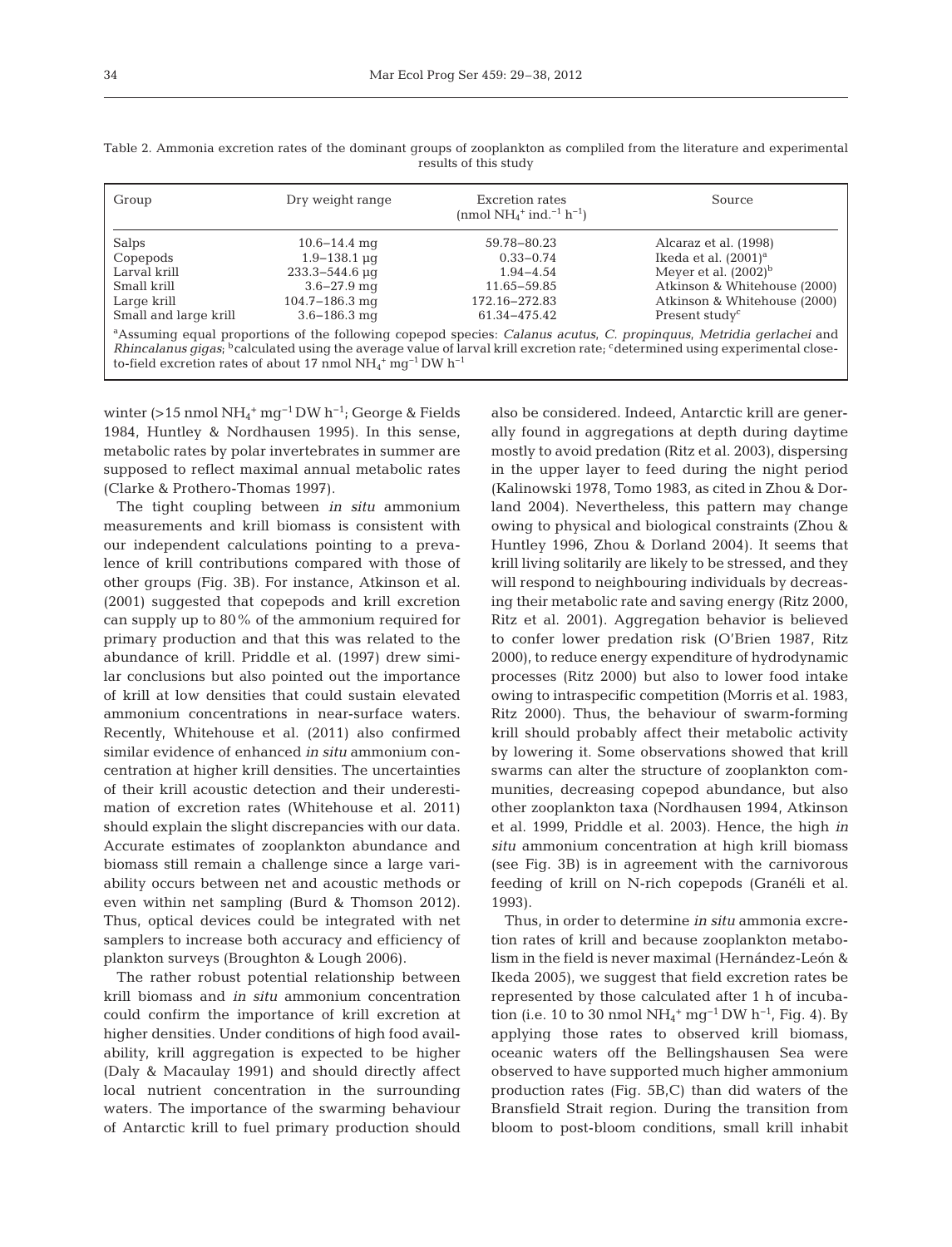coastal waters (Siegel 2005) as observed in the Bransfield Strait and Antarctic Sound, whereas larger specimens inhabit the open waters of the Bellingshausen Sea (Fig. 2A). The high ammonium concentration found in 10 to 40 m depth of the Bellingshausen Sea (up to 4.5 mmol  $m^{-3}$ , data not shown) was closely linked to the high krill biomass (Fig. 2A). Thus, large krill performing their ontogenetic migration offshore (Siegel 1988) and preying upon large copepods (Hernández-León et al. 2001, 2008) probably have an important role in nutrient regeneration (Atkinson et al. 2001).

We also proposed to estimate the contribution of ammonium produced by the main taxonomic groups to primary production in the top 100 m depth layer. Primary production data (Alcaraz et al. 1998, Varela et al. 2002) for the different regions of the WAP were extracted from the literature (Table 3), and carbon to nitrogen units were transformed using a Redfield C:N ratio of 100:16 (Goldman & McCarthy 1978). In general, this supply was low but in the range of previous studies (Atkinson & Whitehouse 2001). Indeed, using excretion rates from the literature, 3.3% of the ammonium required to support primary production was regenerated by Antarctic krill in the Bellingshausen Sea. The Antarctic Sound presented unexpected low values owing to the location of krill below the top 100 m layer (Fig. 2C) and an assumption of no migration to the upper layers. By contrast, copepod ammonium excretion showed, in this area, relatively high values compared with other taxa (Table 3). Unlike other areas, salps were present only in the Bransfield Strait and contributed close to 75% of the total zooplankton excretion, showing a rather low contribution to primary production (Table 3). Hence, the

contribution of the zooplankton community to phytoplankton nitrogen demand depends on the spatial and vertical distribution of the main taxonomic groups, and this contribution generally represents a minor role in the regeneration of reduced nitrogen (Alcaraz et al. 1998).

The length of incubation is, therefore, an important factor for the estimation of metabolic rates. Standard rates normally used to estimate the contribution of zooplankton to primary production gives rise to rather low values. The excretion rates obtained by our experimental procedure for krill, which were close to field rates, provided a large difference in the Bellingshausen Sea when rates of fed animals were used (see Table 3). This suggests that Antarctic krill play an important role in regenerating ammonium since they may provide up to 33% of ammonium required by primary producers, at least in the open waters of the Bellingshausen Sea. Moreover, krill biomass was particularly low (1.7 to 13.4 mg DW  $\mathrm{m}^{-3}$ ), and it is known from acoustic surveys, that small nets such as the one used in this study underestimate the true biomass (Watkins et al. 2000). A much higher biomass is normally found in the region (Siegel & Loeb 1995, Siegel 2000, Shreeve et al. 2002, Quetin & Ross 2003, Hewitt et al. 2004, Siegel et al. 2004) and should raise the true ammonium concentration to much higher levels. As stated by Huntley & Lopez (1992), accurate measurements of biomass seem to be a major outstanding issue when estimating the production of zooplankton communities. Krill excretion, particularly along the western Antarctic Peninsula, should be evaluated by taking into account its variability in biomass, which should be much higher than our excretion rate measurements. Also, krill

Table 3. Primary production, ammonium regenerated by dominant groups of zooplankton and contribution of krill to ammonium demand in the different areas along the western Antarctic Peninsula. Biomass values are mean ± SD where appropriate

| Variable                                                                                                                                                                                                                                                                                                                                                                                                                                                                                          | Bellingshausen             | <b>Bransfield</b> | Antarctic  |  |  |  |  |
|---------------------------------------------------------------------------------------------------------------------------------------------------------------------------------------------------------------------------------------------------------------------------------------------------------------------------------------------------------------------------------------------------------------------------------------------------------------------------------------------------|----------------------------|-------------------|------------|--|--|--|--|
|                                                                                                                                                                                                                                                                                                                                                                                                                                                                                                   | Sea                        | <b>Strait</b>     | Sound      |  |  |  |  |
| Zooplankton biomass in the top 100 m layer (q DW $m^{-2}$ )                                                                                                                                                                                                                                                                                                                                                                                                                                       | $2.19 \pm 1.81$            | $1.70 \pm 2.20$   | 0.80       |  |  |  |  |
| Primary production (mmol N m <sup>-2</sup> d <sup>-1</sup> )                                                                                                                                                                                                                                                                                                                                                                                                                                      | $2.67 - 6.67$ <sup>a</sup> | $6.67 - 13.33a$   | $8.95^{b}$ |  |  |  |  |
| Ammonium regenerated by salps in the top 100 m layer (mmol $m^{-2} d^{-1}$ ) <sup>c</sup>                                                                                                                                                                                                                                                                                                                                                                                                         | 0                          | 0.16              | $\Omega$   |  |  |  |  |
| Ammonium regenerated by copepods in the top 100 m layer (mmol $m^{-2} d^{-1}$ ) <sup>d</sup>                                                                                                                                                                                                                                                                                                                                                                                                      | 0.002                      | 0.028             | 0.058      |  |  |  |  |
| Ammonium regenerated by krill in the top 100 m layer (mmol $m^{-2} d^{-1}$ ) <sup>e</sup>                                                                                                                                                                                                                                                                                                                                                                                                         | 0.089                      | 0.025             | 0.012      |  |  |  |  |
| Percent contribution of krill to ammonium demand <sup>e</sup>                                                                                                                                                                                                                                                                                                                                                                                                                                     | $1.13 - 3.32$              | $0.19 - 0.38$     | 0.13       |  |  |  |  |
| Percent contribution of copepods to ammonium demand                                                                                                                                                                                                                                                                                                                                                                                                                                               | $0.03 - 0.08$              | $0.21 - 0.43$     | 0.64       |  |  |  |  |
| Percent contribution of salps to ammonium demand                                                                                                                                                                                                                                                                                                                                                                                                                                                  | 0                          | $1.24 - 2.47$     | $\Omega$   |  |  |  |  |
| Ammonium regenerated by krill in the top 100 m layer (mmol $m^{-2} d^{-1}$ ) <sup>f</sup>                                                                                                                                                                                                                                                                                                                                                                                                         | 0.89                       | 0.15              | 0.012      |  |  |  |  |
| Percent contribution of krill to ammonium demand <sup>f</sup>                                                                                                                                                                                                                                                                                                                                                                                                                                     | 13.30-33.25                | $1.09 - 2.18$     | 0.13       |  |  |  |  |
| <sup>a</sup> From Varela et al. (2002), <sup>b</sup> from Alcaraz et al. (1998), <sup>c</sup> determined using salp excretion rate given by Alcaraz et al. (1998),<br><sup>d</sup> from Ikeda et al. (2001), <sup>e</sup> determined using excretion rate of freshly caught krill (Atkinson & Whitehouse 2000), <sup>f</sup> deter-<br>mined using experimental close-to-field krill excretion rate (large and small specimens) of ~17 nmol NH <sub>4</sub> + mq <sup>-1</sup> DW h <sup>-1</sup> |                            |                   |            |  |  |  |  |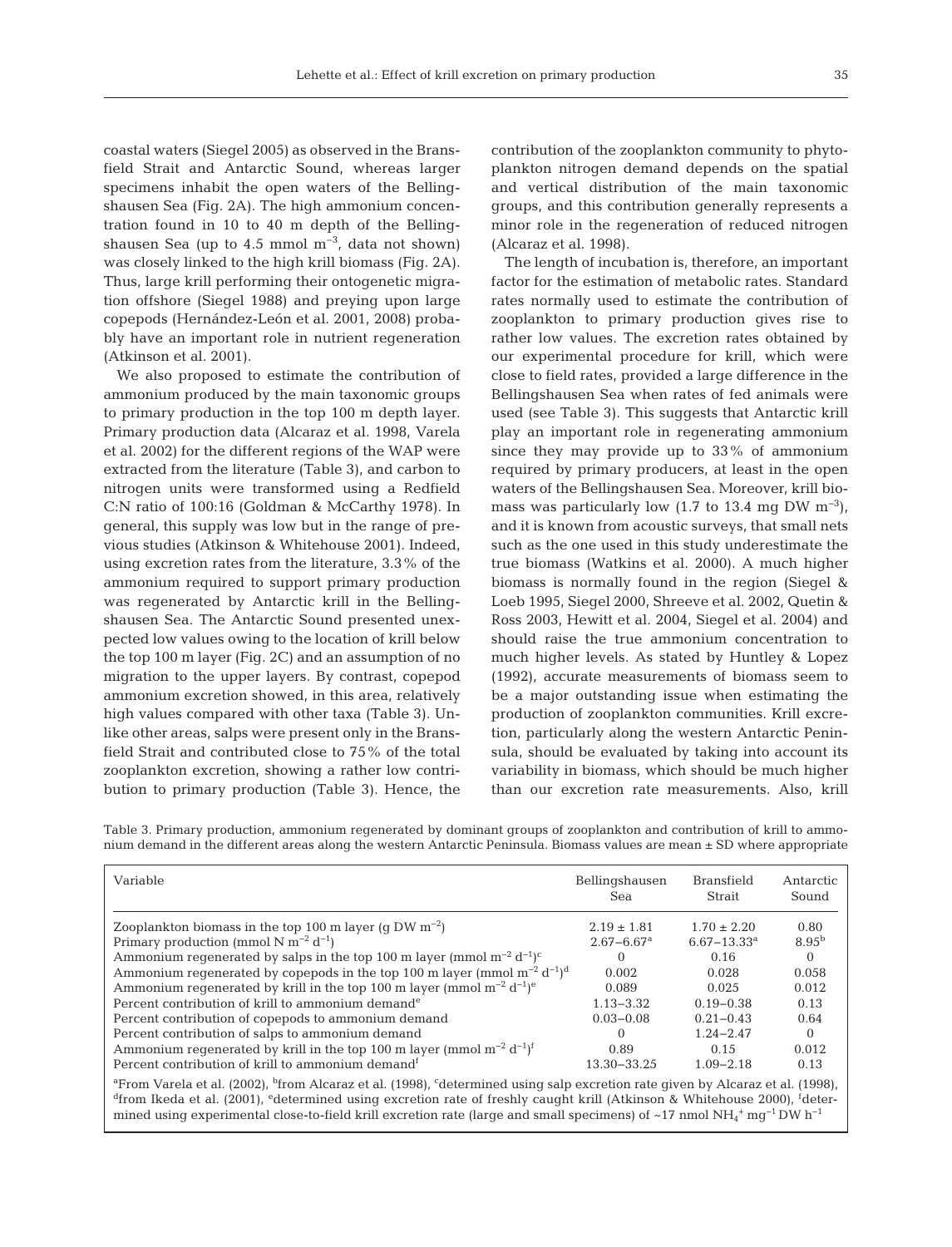swimming over distances of 100 km (Kils 1979) in a relatively short period (Kanda et al. 1982), were previously observed close to the Antarctic Peninsula (Nicol 2003). Despite the interannual biomass variability, krill swarms may represent an overwhelming source of regenerated nitrogen through grazing and excretion (Hirche 1983, Huntley & Nordhausen 1995) since high nitrogen concentrations are found within  $\triangleright$  Bode A, Castro CG, Doval MD, Varela M (2002) New and krill aggregations (Johnson et al. 1984, as cited in Priddle et al. 1997). Thus, the high quantities of iron (Tovar-Sánchez et al. 2007) and ammonium released by the krill community as observed in the present Boyd PW, Watson AJ, Law CS, Abraham ER and others work provide optimal conditions for phytoplankton growth (Timmermans et al. 1994, Priddle et al. 1997, Whitehouse et al. 1999). The observation of higher excretion rates than those previously estimated indicate that krill play a much greater role in ammonium production in the Antarctic Peninsula than hitherto considered. These results suggest that high krill biomass fuels regenerated primary production in Antarctic waters.

*Acknowledgements*. This research was financially supported by project ICEPOS (Ren 2002-04165) from the Spanish Commission for Science and Technology (CICYT). We acknowledge the assistance at sea by the members of the Unidad de Tecnología Marina and the crew of the RV 'Hespérides'. The authors are indebted to R. Martínez and S. Putzeys for their help during the cruise and to J. C. Gómez Fernández for advice.

#### LITERATURE CITED

- ► Agustí S, Duarte CM, Llabrés M, Agawin NSR, Kennedy H (2009) Response of coastal Antarctic phytoplankton to solar radiation and ammonium manipulation: an *in situ* mesocosm experiment. J Geophys Res 114: G01009. doi: 10.1029/2008JG000753
- Alcaraz M, Saiz E, Fernandez JA, Trepa I, Figueiras F, Cal-➤ bet A, Bautista B (1998) Antarctic zooplankton metabolism: carbon requirements and ammonium excretion of salps and crustacean zooplankton in the vicinity of the Bransfield Strait during January 1994. J Mar Syst 17: 347−359
- Atkinson A, Snÿder R (1997) Krill-copepod interactions at ➤ South Georgia, Antarctica, I. Omnivory by *Euphausia* superba. Mar Ecol Prog Ser 160:63-76
	- Atkinson A, Whitehouse MJ (2001) Ammonium regeneration by antarctic mesozooplankton: an allometric approach. Mar Biol 139:301–311
- ▶ Atkinson A, Ward P, Hill A, Brierly AS, Cripps GC (1999) Krill-copepod interactions at South Georgia, Antarctica, II. *Euphausia superba* as a major control on copepod abundance. Mar Ecol Prog Ser 176:63–79
- ▶ Atkinson A, Whitehouse MJ (2000) Ammonium excretion by Antarctic krill *Euphausia superba* at South Georgia. Limnol Oceanogr 45:55-63
- swarms of >1000 ind. m<sup>-3</sup>, extending to >1 km<sup>2</sup> and → Atkinson A, Whitehouse MJ, Priddle J, Cripps GC, Ward P, Brandon MA (2001) South Georgia, Antarctica: a productive, cold water, pelagic ecosystem. Mar Ecol Prog Ser 216: 279−308
	- ► Båmstedt U (1985) Seasonal excretion rates of macrozooplankton from the Swedish west coast. Limnol Oceanogr 30: 607−617
	- ► Biggs DC (1977) Respiration and ammonium excretion by open ocean gelatinous zooplankton. Limnol Oceanogr 22: 108−117
	- regenerated production and ammonium regeneration in the western Bransfield Strait region (Antarctica) during phytoplankton bloom conditions in summer. Deep-Sea Res II 49:787-804
	- (2000) A mesoscale phytoplankton bloom in the polar Southern Ocean stimulated by iron fertilization. Nature 407: 695−702
	- ▶ Broughton EA, Lough RG (2006) A direct comparison of 1-m2 MOCNESS and Video Plankton Recorder zooplankton abundance estimates:possible applications for augmenting net sampling with video systems. Deep-Sea Res II 53:2789-2807
	- ► Burd BJ, Thomson RE (2012) Estimating zooplankton biomass distribution in the water column near the Endeavour Segment of Juan de Fuca Ridge using acoustic backscatter and concurrently towed nets. Oceanography 25: 269−276
		- Chekunova VI, Rynkova TI (1974) Energy requirements of the Antarctic crustacean *Euphausia superba* Dana*.* Oceanology 14:434-440
	- Clarke A, Prothero-Thomas E (1997) The influence of feed-➤ ing on oxygen consumption and nitrogen excretion in the Antarctic nemertean *Parborlasia corrugatus.* Physiol Zool 70: 639−649
	- ► Conover RJ, Gustavson KR (1999) Sources of urea in arctic seas: zooplankton metabolism. Mar Ecol Prog Ser 179:41-54
	- ► Daly KL, Macaulay MC (1991) Influence of physical and biological mesoscale dynamics on the seasonal distribution and behavior of *Euphausia superba* in the Antarctic marginal ice zone. Mar Ecol Prog Ser 79:37-66
	- De Baar HJW, de Jong JTM, Bakker DCE, Löscher BM, Veth ➤ C, Bathmann U, Smetacek V (1995) Importance of iron for plankton blooms and carbon dioxide drawdown in the Southern Ocean. Nature 373:412-415
	- ▶ Dortch Q (1990) The interaction between ammonium and nitrate uptake in phytoplankton. Mar Ecol Prog Ser 61: 183−201
	- ► Dugdale RC, Goering JJ (1967) Uptake of new and regenerated forms of nitrogen in primary productivity. Limnol Oceanogr 12: 196−206
		- Dugdale RC (1976) Nutrient cycles. In: Cushing DH, Walsh JJ (eds) The ecology of the sea. Blackwell Scientific Publications, Oxford, p 141–172
	- Garibotti IA, Vernet M, Ferrario ME, Smith RC, Ross RM, ➤ Quetin LB (2003) Phytoplankton spatial distribution patterns along the western Antarctic Peninsula (Southern Ocean). Mar Ecol Prog Ser 261:21-39
		- George RY, Fields JR (1984) Ammonia excretion in the Antarctic krill *Euphausia superba* in relation to starvation and ontogenetic stages. J Crustac Biol 4:263-272
	- ► Goldman JC, McCarthy JJ (1978) Steady state growth and ammonium uptake of a fast growing marine diatom. Limnol Oceanogr 23: 695−703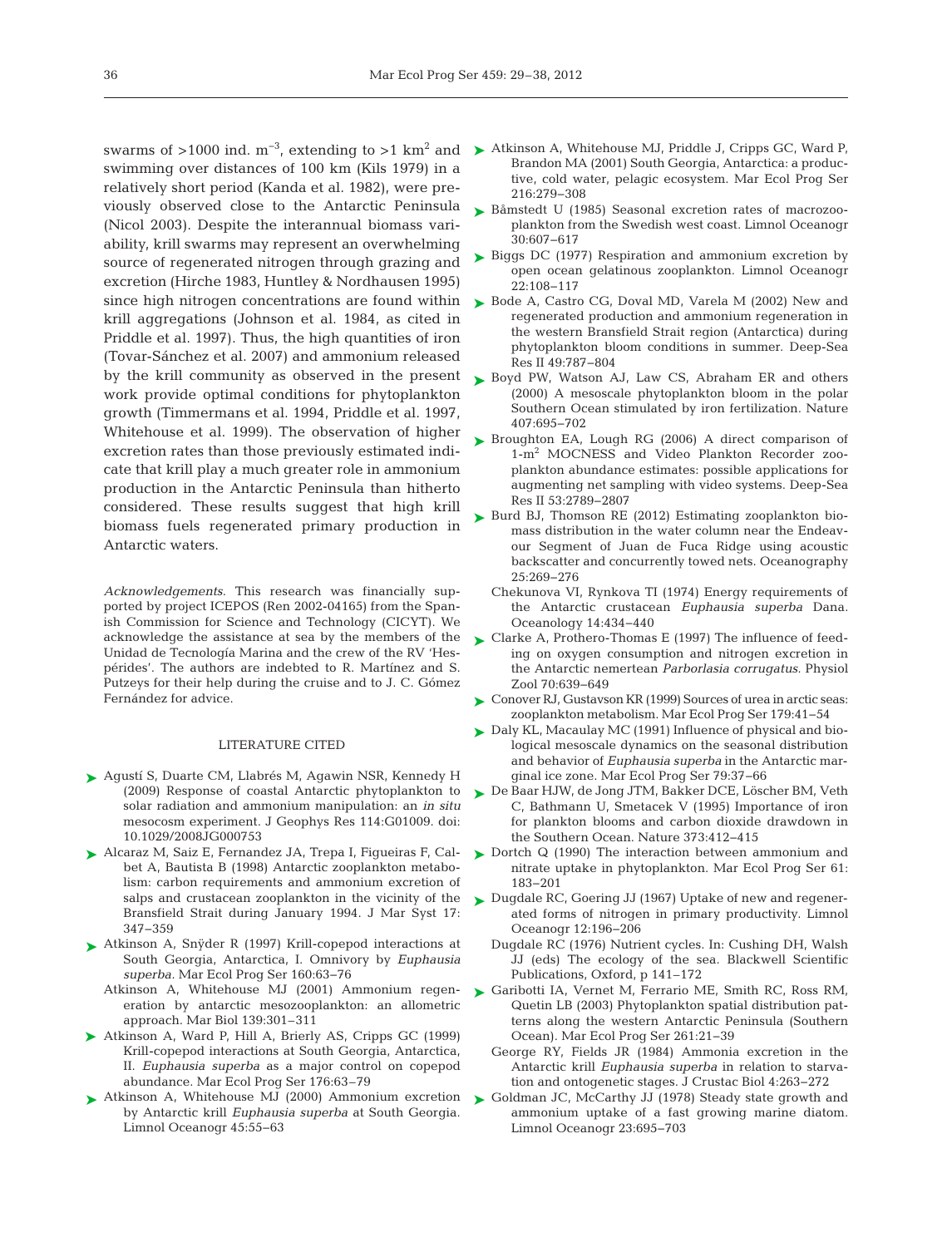- Granéli E, Granéli W, Rabbani MM, Daubjerg N, Franz G, Cuzin Roudy J, Alder VA (1993) The influence of copepod and krill grazing on the species composition of phytoplankton communities from the Scotia-Weddell. An experimental approach. Polar Biol 13:201–213
- ► Grosjean P, Picheral M, Warembourg C, Gorsky G (2004) Enumeration, measurement, and identification of net zooplankton samples using the ZOOSCAN digital imaging system. ICES J Mar Sci 61:518-525
	- Hamner WM, Hamner PP (2000) Behaviour of Antarctic krill *(Euphausia superba)*: schooling, foraging, and antipredatory behaviour. Can J Fish Aquat Sci 57(Suppl S3): 192−202
- Head EJ, Bedo A, Harris LR (1988) Grazing, defecation and ➤ excretion rates of copepods from inter-island channels of the Canadian Arctic archipelago. Mar Biol 99:333-340
	- Hernández-León S, Ikeda T (2005) A global assessment of mesozooplankton respiration in the ocean. J Plankton Res 27:153–158
- Hernández-León S, Torres S, Gómez M, Montero I, Almeida ➤ C (1999) Biomass and metabolism of zooplankton in the Bransfield Strait (Antarctic Peninsula) during austral spring. Polar Biol 21:214-219
- ▶ Hernández-León S, Almeida C, Portillo-Hahnefeld A, Bécognée P, Moreno I (2001) Diel feeding behaviour of krill in the Gerlache Strait, Antarctica. Mar Ecol Prog Ser 223: 235–242
- ► Hernández-León S, Montero I, Almeida C, Portillo-Hahnefeld A, Bruce-Lauli E (2008) Mesozooplankton biomass and indices of grazing and metabolic activity in Antarctic waters. Polar Biol 31: 1373−1382
	- Hewitt RP, Kim S, Naganobu M, Gutierrez M and others (2004) Variation in the biomass density and demography of Antarctic krill in the vicinity of the South Shetland Islands during the 1999/2000 austral summer. Deep-Sea Res II 51: 1411−1419
- ► Hirche HJ (1983) Excretion and respiration of the Antarctic krill *Euphausia superba.* Polar Biol 1: 205−209
- ► Holm-Hansen O, Kahru M, Hewes CD (2005) Deep chlorophyll *a* maxima (DCMs) in pelagic Antarctic waters. II. Relation to bathymetric features and dissolved iron concentrations. Mar Ecol Prog Ser 297:71-81
- ▶ Huntley ME, Lopez MDG (1992) Temperature-dependent production of marine copepods: a global synthesis. Am Nat 140:201-242
- ► Huntley ME, Nordhausen W (1995) Ammonium cycling by Antarctic zooplankton in winter. Mar Biol 121: 457−467
- ► Ikeda T, Dixon P (1984) The influence of feeding on the metabolic activity of Antarctic krill *(Euphausia superba* Dana). Polar Biol 3: 1−9
- Ikeda T, Mitchell AW (1982) Oxygen uptake, ammonia ➤ excretion and phosphate excretion by krill and other Antarctic zooplankton in relation to their body size and chemical composition. Mar Biol 71: 283−298
- ► Ikeda T, Skjoldal HR (1980) The effect of laboratory conditions on the extrapolation of experimental measurements to the ecology of marine zooplankton. Mar Biol 58: 285−293
	- Ikeda T, Torres JJ, Hernández-León S, Geiger SP (2000) Metabolism. In: Harris RP, Wiebe PH, Lenz J, Skjoldal HR, Huntley M (eds) ICES zooplankton methodology manual. Academic Press, London, p 455−532
	- Ikeda T, Kanno Y, Ozaki K, Shinada A (2001) Metabolic rates of epipelagic marine copepods as a function of body mass and temperature. Mar Biol 139:587-596
- Johnson MA, Macaulay MC, Biggs JDC (1984) Respiration and excretion within a mass aggregation of *Euphausia* superba: implications for krill distribution. J Crustac Biol 4: 174−184
- Kalinowski J (1978) Vertical migration of krill in the region of South Georgia, February−March, 1976. Pol Arch Hydrobiol 25:573-583
- Kanda K, Takagi K, Seki Y (1982) Movement of the larger swarms of Antarctic krill *Euphausia superba* off Enderby Land during 1976−77 season. J Tokyo Univ Fish 68: 24−42
- ► Kerouel R, Aminot A (1997) Fluorometric determination of ammonia in sea and estuarine waters by direct segmented flow analysis. Mar Chem 57:265-275
	- Kils U (1979) Swimming speed and escape capacity of Antarctic krill, *Euphausia superba.* Meeresforschung 27: 264−266
- ► Koike I, Holm-Hansen O, Biggs DC (1986) Inorganic nitrogen metabolism by Antarctic phytoplankton with special reference to ammonium cycling. Mar Ecol Prog Ser 30: 105−116
- ► Le Borgne R (1979) Influence of duration of incubation on zooplankton respiration and excretion results. J Exp Mar Biol Ecol 37: 127−137
- Lehette P, Hernández-León S (2009) Zooplankton biomass ➤ estimation from digitized images: a comparison between subtropical and Antarctic organisms. Limnol Oceanogr Methods 7:304-308
- Lehette P, Hernández-León S (2010) Carbon dioxide pro-➤ duction rates of marine epipelagic copepods in subtropical waters during the late winter bloom. J Exp Mar Biol Ecol 385: 38−43
- Martin JH, Fitzwater SE (1988) Iron deficiency limits phyto-➤ plankton growth in the north-east Pacific subarctic. Nature 331:341-343
- ► Martin JH, Gordon RM, Fitzwater S (1990) Iron in Antarctic waters. Nature 345: 156−158
- McCarthy JJ, Taylor RW, Taft JL (1977) Nitrogenous nutri-➤ tion of the plankton in the Chesapeake Bay. I. Nutrient availability and nitrogen. Limnol Oceanogr 22: 996−1011
- Meyer B, Atkinson A, Stübing D, Oettl B, Hagen W, Schmidt ➤ K (2002) Feeding and energy budgets of Antarctic krill *Euphausia superba* at the onset of winter—I. Furcilia III larvae. Limnol Oceanogr 47: 943−952
- ► Miller C, Glibert P (1998) Nitrogen excretion by the calanoid copepod *Acartia tonsa*: results of mesocosm experiments. J Plankton Res 20: 1767−1780
	- Moore JK, Abbott MR (2000) Phytoplankton chlorophyll distributions and primary production in the Southern Ocean. J Geophys Res 105(C12):28709−28722
- ► Morris DJ, Ward P, Clarke A (1983) Some aspects of feeding in the Antarctic krill, *Euphausia superba.* Polar Biol 2: 21−26
- ► Nicol S (2003) Living krill, zooplankton and experimental investigations. Mar Freshw Behav Physiol 36: 191−205
- ▶ Nordhausen W (1994) Winter abundance and distribution of *Euphausia superba*, *E. crystallorophias*, and *Thysano essa macrura* in Gerlache Strait and Cristal Sound, Antarctica. Mar Ecol Prog Ser 109: 131−142
- ▶ O'Brien DP (1987) Direct observations of the behavior of *Euphausia superba* and *Euphausia crystallorophias* (Crustacea: Euphausiacea) under pack ice during the Antarctic spring of 1985. J Crustac Biol 7: 437−448
	- Omori M, Ikeda T (1984) Methods in marine zooplankton ecology. John Wiley, New York, NY